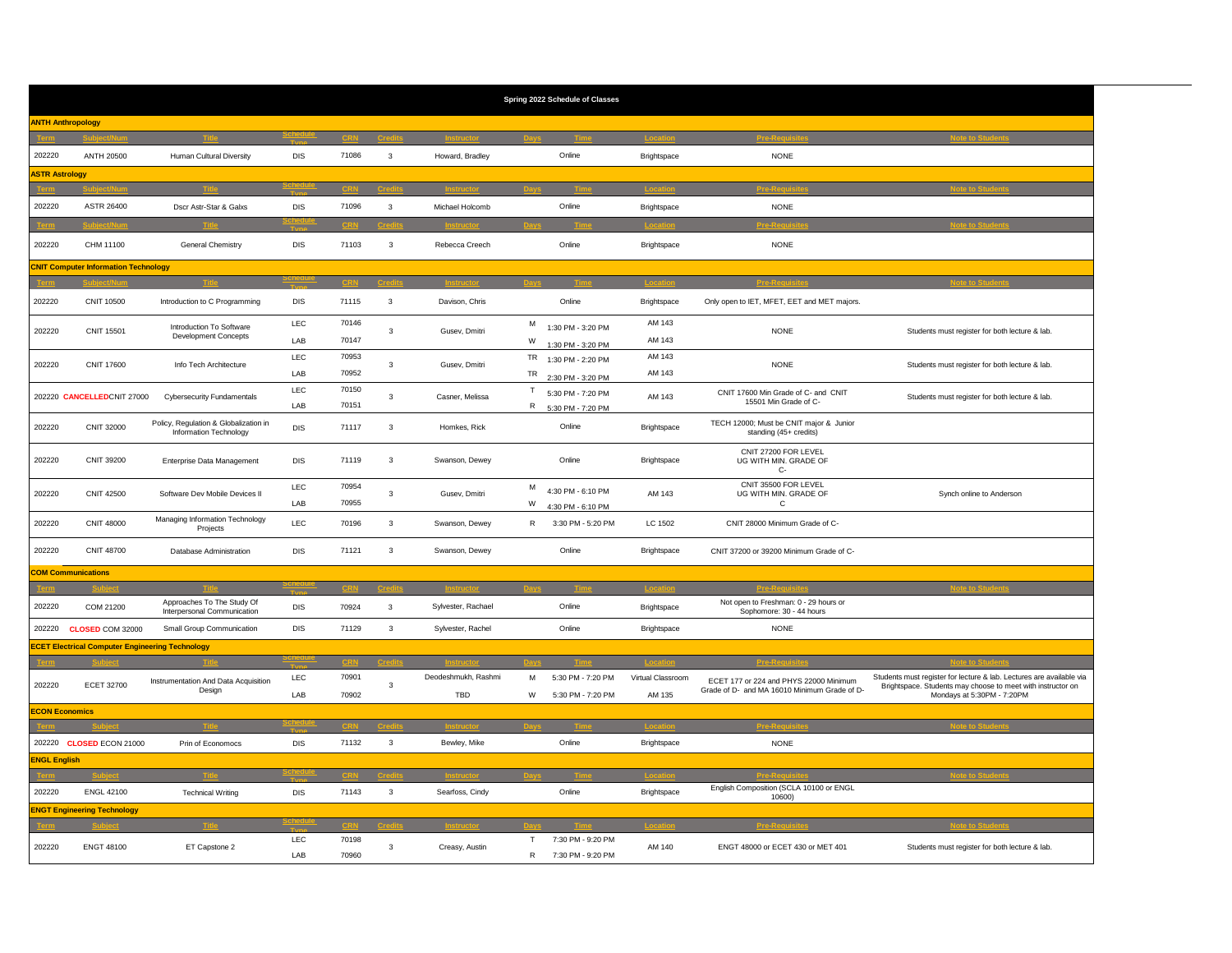| <b>HIST History</b> |                                                  |                                           |              |                |                         |                          |                     |                                        |                  |                                                                            |                                                |  |
|---------------------|--------------------------------------------------|-------------------------------------------|--------------|----------------|-------------------------|--------------------------|---------------------|----------------------------------------|------------------|----------------------------------------------------------------------------|------------------------------------------------|--|
|                     |                                                  |                                           |              |                |                         |                          |                     |                                        |                  |                                                                            |                                                |  |
| 202220              | HIST 15100                                       | American History to 1877                  | LEC          | 71146          | 3                       | Sparks, Michael          |                     | Online                                 | Brightspace      | <b>NONE</b>                                                                |                                                |  |
|                     | <b>IET Industrial Engineering Technology</b>     |                                           |              |                |                         |                          |                     |                                        |                  |                                                                            |                                                |  |
|                     | <b>Subject</b>                                   |                                           |              |                |                         |                          |                     |                                        |                  |                                                                            |                                                |  |
| 202220              | <b>IET 21400</b>                                 | Into Supply Chain Management Tech         | <b>DIS</b>   | 71170          | $\mathbf{3}$            | Andrea Barber-Dansby     |                     | Online                                 | Brightspace      | <b>NONE</b>                                                                |                                                |  |
| 202220              | IET 31300                                        | Tech Innov & Integration: AIDC            | <b>DIS</b>   | 71151          | $\mathbf{3}$            | Bewley, Mike             |                     | Online                                 | Brightspace      | <b>NONE</b>                                                                |                                                |  |
| 202220              | IET 31600                                        | <b>Statistical Quality Control</b>        | <b>DIS</b>   | 71182          | $\mathbf{3}$            | Parker, Thomas           |                     | Online                                 | Brightspace      | MA 15555, MA 15800, MA 15900 or MA 16010 or<br>(MA 15300 & MA 15400)       |                                                |  |
| 202220              | IET 33400                                        | Economic Analysis for Tech Systems        | DIS          | 71186          | 3                       | Schaffer, Andy           |                     | Online                                 | Brightspace      | MA 15800 or MA 16010 or (MA 15300 & MA<br>15400) or STAT 30100             |                                                |  |
| 202220              | IET 33520                                        | Human Factors for Tech Systems            | DIS          | 71198          | $\mathbf{3}$            | Andrea Barber-Dansby     |                     | Online                                 | Brightspace      | <b>NONE</b>                                                                |                                                |  |
| 202220              | <b>IET 34200</b>                                 | Warehouse & Inventory Management          | <b>DIS</b>   | 71166          | 3                       | McCart, Andrew           |                     | Online                                 | Brightspace      | <b>NONE</b>                                                                |                                                |  |
| 202220              | IET 34300                                        | <b>Technical &amp; Service Selling</b>    | DIS          | 70375          | $\mathbf{3}$            | Wolf, Tammy              |                     | Online                                 | Brightspace      | <b>NONE</b>                                                                |                                                |  |
| 202220              | IET 43530                                        | Operations Planning & Management          | <b>DIS</b>   | 71202          | $\mathbf{3}$            | Pall, Gerald             |                     | Online                                 | Brightspace      | (MA 15300 and MA 15400) or MA 15800 or MA<br>15900 or MA 15555 or MA 16010 |                                                |  |
| 202220              | <b>IET 43540</b>                                 | Facility Design for Lean<br>Manufacturing | DIS          | 70398          | $\mathbf{3}$            | Barber-Dansby, Fay       |                     | Online                                 | Brightspace      | (MET 14300 or MET 14400) and TLI 43530                                     |                                                |  |
| 202220              | IET 43630                                        | Design of Experiments                     | <b>DIS</b>   | 71213          | $\mathbf{3}$            | Maley, James             |                     | Online                                 | Brightspace      | TLI 31600 OR STAT 30100 OR IET<br>31600                                    |                                                |  |
| 202220              | <b>IET 43640</b>                                 | Lean Six Sigma                            | <b>DIS</b>   | 71218          | 3                       | Maley, James             |                     | Online                                 | Brightspace      | TLI 31600 OR IT 34200 OR IET<br>31600                                      |                                                |  |
|                     | <b>MA Mathematics</b>                            |                                           |              |                |                         |                          |                     |                                        |                  |                                                                            |                                                |  |
|                     |                                                  |                                           |              |                |                         |                          |                     |                                        |                  |                                                                            |                                                |  |
| 202220              | MA 16010                                         | Applied Calculus I                        | LEC          | 70962          | $\mathbf{3}$            | Krebs, Heather           | <b>TR</b>           | 7:30 AM - 8:45 AM                      | AM 140           | ALEKS 075 or MA 15800 Min Grade of C-                                      |                                                |  |
| 202220              | <b>CANCELLEDMA 16020</b>                         | Applied Calculus II                       | LEC          | 70695          | $\mathbf{3}$            | Scheifer, Nathan         | MW                  | 4:30 PM - 5:45 PM                      | LC 1504          | MA 16010 Min Grade of C-                                                   |                                                |  |
|                     | <b>MET Mechanical Engineering Technology</b>     |                                           |              |                |                         |                          |                     |                                        |                  |                                                                            |                                                |  |
|                     |                                                  |                                           |              |                |                         |                          |                     |                                        |                  |                                                                            |                                                |  |
| 202220              | MET 10200                                        | Production Design And<br>Specifications   | LEC          | 70160          | $\mathbf{3}$            | Fuehne, Joe              | M                   | 3:30 PM - 5:20 PM                      | LC 1502          | CGT 11000 & (ENGT 18000 or MET 16200)                                      | Students must register for LEC and LAB.        |  |
|                     |                                                  |                                           | LAB          | 70161          |                         |                          | W                   | 3:30 PM - 5:20 PM                      |                  |                                                                            |                                                |  |
| 202220              | MET 11100                                        | <b>Applied Statics</b>                    | LEC          | 70162          | $\mathbf{3}$            |                          | M<br>Creasy, Austin | 9:30 AM - 11:20 AM                     | AM 135           | ENGT 18000 or (MA 15800 & MET 16200)                                       | Students must register for LEC and LAB.        |  |
|                     |                                                  |                                           | LAB          | 70163          |                         |                          | W                   | 9:30 AM - 11:20 AM                     | AM 135           |                                                                            |                                                |  |
| 202220              | MET 14400                                        | Materials And Processes II                | LEC<br>70164 | $\mathbf{3}$   | Bridgeman, Mark         | $\mathsf T$              | 11:30 AM - 1:20 PM  | AM 135                                 | <b>NONE</b>      | Students must regist for LEC and LAB                                       |                                                |  |
|                     |                                                  |                                           | LAB          | 70165          |                         |                          | R                   | 11:30 AM - 1:20 PM                     | AM 135           |                                                                            |                                                |  |
|                     | 202220 CANCELLEDMET 16400                        | Computing In Engineering<br>Technology    |              | LEC            | 70166<br>$\mathbf{3}$   | Creasy, Austin           | М                   | 1:30 PM - 3:20 PM                      | AM 140           | <b>NONE</b>                                                                | Students must register for both lecture & lab. |  |
|                     |                                                  |                                           | LAB          | 70167          |                         |                          | W                   | 1:30 PM - 3:20 PM                      | AM 140           |                                                                            |                                                |  |
| 202220              | MET 21300                                        | Dynamics                                  | LEC          | 70168          | $\mathbf{3}$            | Creasy, Austin           | TR                  | 12:00 AM - 1:15 PM                     | AM 140           | MA 16010 & MET 11100                                                       |                                                |  |
| 202220              | MET 23000                                        | <b>Fluid Power</b>                        | <b>LEC</b>   | 70171          | $\overline{\mathbf{3}}$ | Bridgeman, Mark          | M                   | 3:30 PM - 5:20 PM                      | AM 140           | MET 11100 or PHYS 22000 & MA 16010                                         | Students must register for LEC and LAB.        |  |
|                     |                                                  |                                           | LAB          | 70172          |                         |                          | W                   | 3:30 PM - 5:20 PM                      | AM 140           |                                                                            |                                                |  |
| 202220              | MET 28400                                        | Introduction To Industrial Controls       | LEC          | 70173          | 3                       | Bridgeman, Mark          | T                   | 3:30 PM - 5:20 PM                      | AM 135           | ECET 22400 Min Grade of D-                                                 | Students must register for both lecture & lab. |  |
|                     |                                                  |                                           | LAB          | 70174          |                         |                          | R                   | 3:30 PM - 5:20 PM                      | AM 135           |                                                                            |                                                |  |
| 202220              | MET 34600                                        | Acdvanced Materials in<br>Manufacturing   | LEC          | 70175          | 3                       | T<br>Hayes, Michael<br>R |                     | 5:30 PM - 7:20 PM                      | AM 140           | CHM 11100 & MET 24500 & MET 21100                                          | Students must register for both lecture & lab. |  |
|                     |                                                  |                                           | LAB          | 70964          |                         |                          |                     | 5:30 PM - 7:20 PM                      | AM 140           |                                                                            |                                                |  |
|                     |                                                  |                                           |              | 70177          |                         |                          | M                   | 11:30 AM - 1:20 PM                     | AM 140           |                                                                            |                                                |  |
|                     |                                                  |                                           | LEC          |                |                         |                          |                     |                                        |                  |                                                                            |                                                |  |
| 202220              | MET 42600                                        | Internal Combustion Engines               | LAB          | 70178          | $\mathbf{3}$            | Bridgeman, Mark          | W                   | 11:30 AM - 1:20 PM                     | AM 140           | MET 32000                                                                  | Students must register for both lecture & lab. |  |
|                     | <b>MFET Manufacturing Engineering Technology</b> |                                           |              |                |                         |                          |                     |                                        |                  |                                                                            |                                                |  |
|                     |                                                  |                                           |              |                |                         |                          |                     |                                        |                  |                                                                            |                                                |  |
| 202220              | MFET 24800                                       | Introduction to Robotics                  | LEC<br>LAB   | 70966<br>70967 | 3                       | Fuehne, Joe              | T<br>$\mathsf{R}$   | 1:30 PM - 3:20 PM<br>1:30 PM - 3:20 PM | Online<br>AM 140 | CNIT 17500 or CNIT 10500                                                   | Students must register for both lecture & lab. |  |